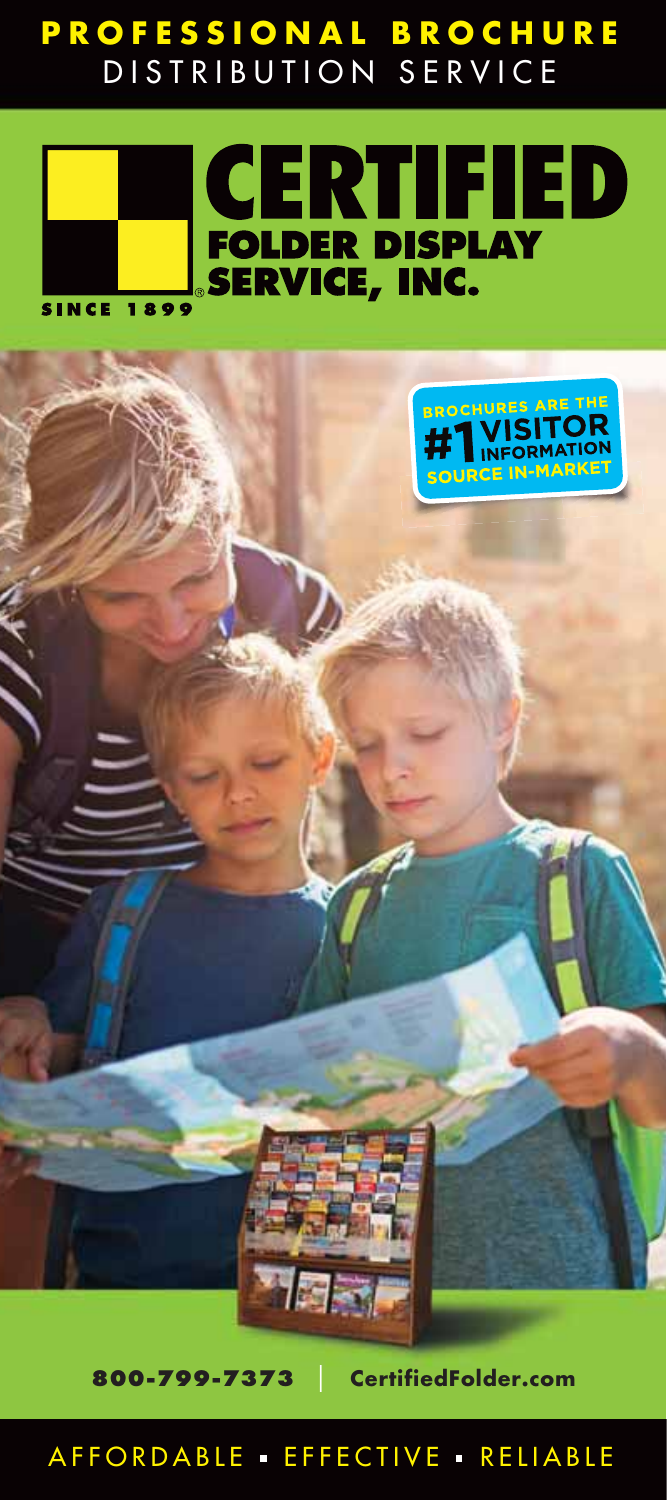#### **PROFESSIONAL BROCHURE** DISTRIBUTION SERVICE



**IVISITOR INFORD** 

AFFORDABLE EFFECTIVE RELIABLE

It's easier than ever to find things to do and see

before and during your travels!

Go to **visitortips.com** to access digital versions of thousands of travel brochures from

throughout the US, Canada and Mexico.



Like what you see? Save your favorite digital brochures to your suitcase for future reference.

**800-799-7373** I **CertifiedFolder.com**







## visitortips rom

# ONLINE

Whether you need to reach visitors in a particular city, region or state, this program allows you to select, target and saturate your market. Options available for both brochure and publication distribution. Over 22,000 locations available.



**FREE APP Scan this QR Code**

> 回报厕 酪

 $\fbox{\parbox{1.5cm} {\begin{picture}(10,6) \put(0,0){\vector(0,1){10}} \put(0,0){\vector(0,1){10}} \put(1,0){\vector(0,1){10}} \put(1,0){\vector(0,1){10}} \put(1,0){\vector(0,1){10}} \put(1,0){\vector(0,1){10}} \put(1,0){\vector(0,1){10}} \put(1,0){\vector(0,1){10}} \put(1,0){\vector(0,1){10}} \put(1,0){\vector(0,1){10}} \put(1,0){\vector(0,1){10}} \put(1,0){\vector(0,$ 



#### **PROVIDING HELPFUL VISITOR INFORMATION**

For information on all our services, please call › **1-800-799-7373**

Rack Management System Device ›

## **Effective Display Sites**

We secure only the best possible locations for our brochure display racks. At each location, we maintain a personal relationship with location management to ensure good exposure for our clients' brochures and publications.

#### **Rack Management System**

Our Service Representatives collect a digital date/time/ location scan each time a display is serviced – your **"Certified"** assurance of effective and reliable distribution and display service.

**M** CERTIFIEI

## **Frequent Service**

Our well-trained staff services each Certified brochure display rack personally, as often as three times per week, to ensure that your brochure will always be on display.

## **The Most Extensive Coverage Throughout North America**



**CertifiedFolder.com**